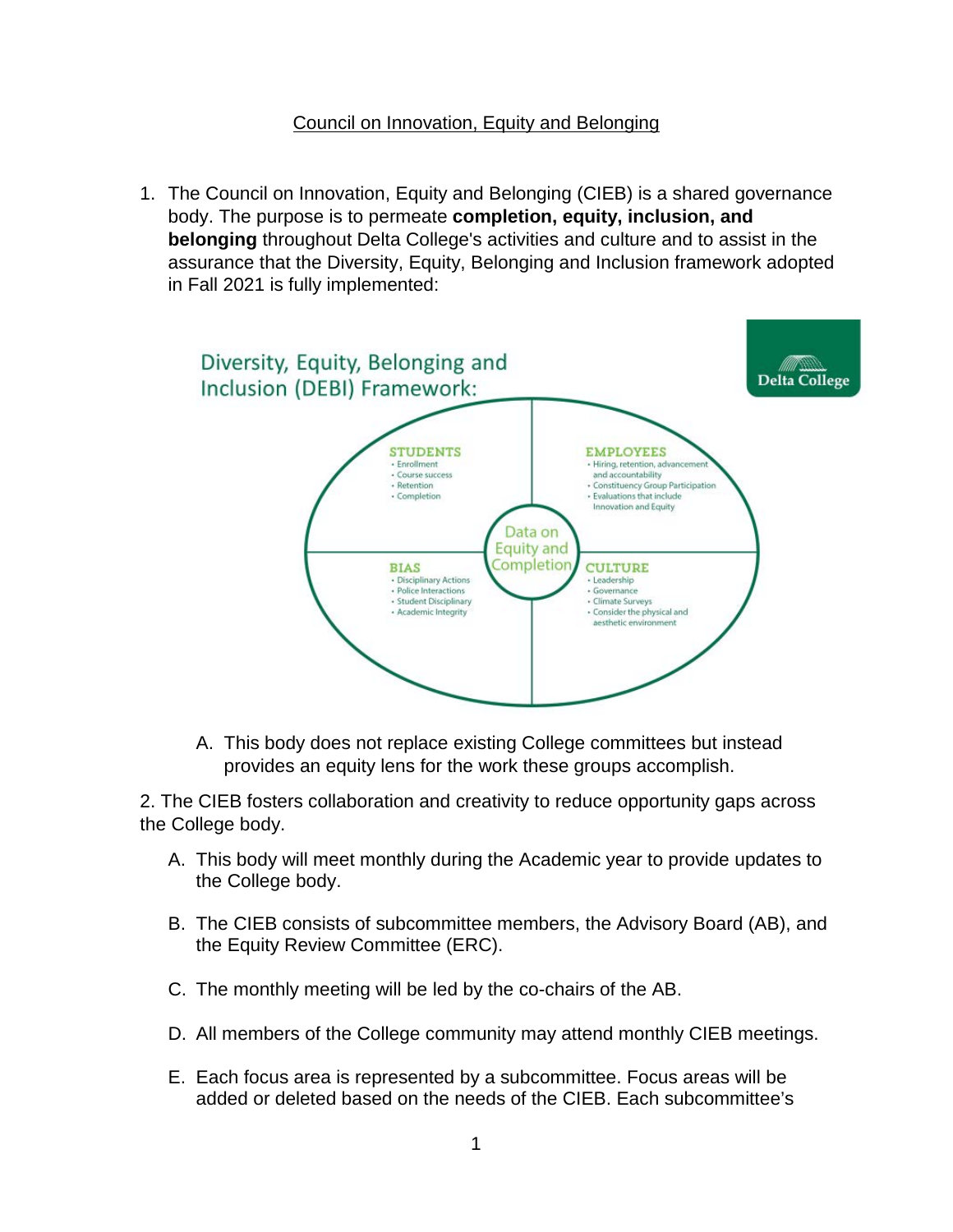members will collaborate and think creatively to meet the College's long-term ECB goals.

- F. Innovative ideas will be shared with the chair/co-chair of the appropriate subcommittee.
	- a. Ideas selected for operationalization by the College President, the AB, and ERC, must give the person or people responsible for the idea the opportunity to be involved in any meetings about that idea.
	- b. The subcommittee will create a plan to be vetted by CIEB, and approved by the College President, and, where relevant, the Board of Trustees.
- G. The work of this body will honor existing contracts and will not impact work rules for any employee group.
- H. All members of the CIEB should complete equity training as soon as possible – ideally before their membership begins.
- 3. Subcommittees:
	- A. Each subcommittee will maintain an Inside Delta page that will be reviewed monthly and updated as necessary.
	- B. Each subcommittee will consist of at least six (6) members.
		- a. Members will be elected (or appointed if there are no volunteers).
		- b. Each subcommittee will determine if they require more than six (6) members and add members as appropriate.
		- c. The majority of the subcommittee members should come from the area in which experience resides as appropriate.
		- d. Faculty-centric subcommittees will contain three (3) elected faculty members from each division.
	- C. The subcommittee will include at least one (1) member from each workgroup – **workgroups are Administrative Professional (AP), Support Staff (SS), Part time Staff, Full-time Faculty, Adjunct Faculty, and American Federation of State, County and Municipal Employees (AFSCME)**
		- a. One (1) student will be allowed to join as an additional member of each subcommittee. The student member will be elected by students (or appointed if there are no volunteers) by the subcommittee.
	- D. Each subcommittee will appoint or elect a chair or co-chairs.
		- a. The chair or co-chairs should be subject matter experts of the subcommittee's focus area.
		- b. The chairs or co-chairs of each subcommittee must complete equity training before becoming a subcommittee chair/co-chair.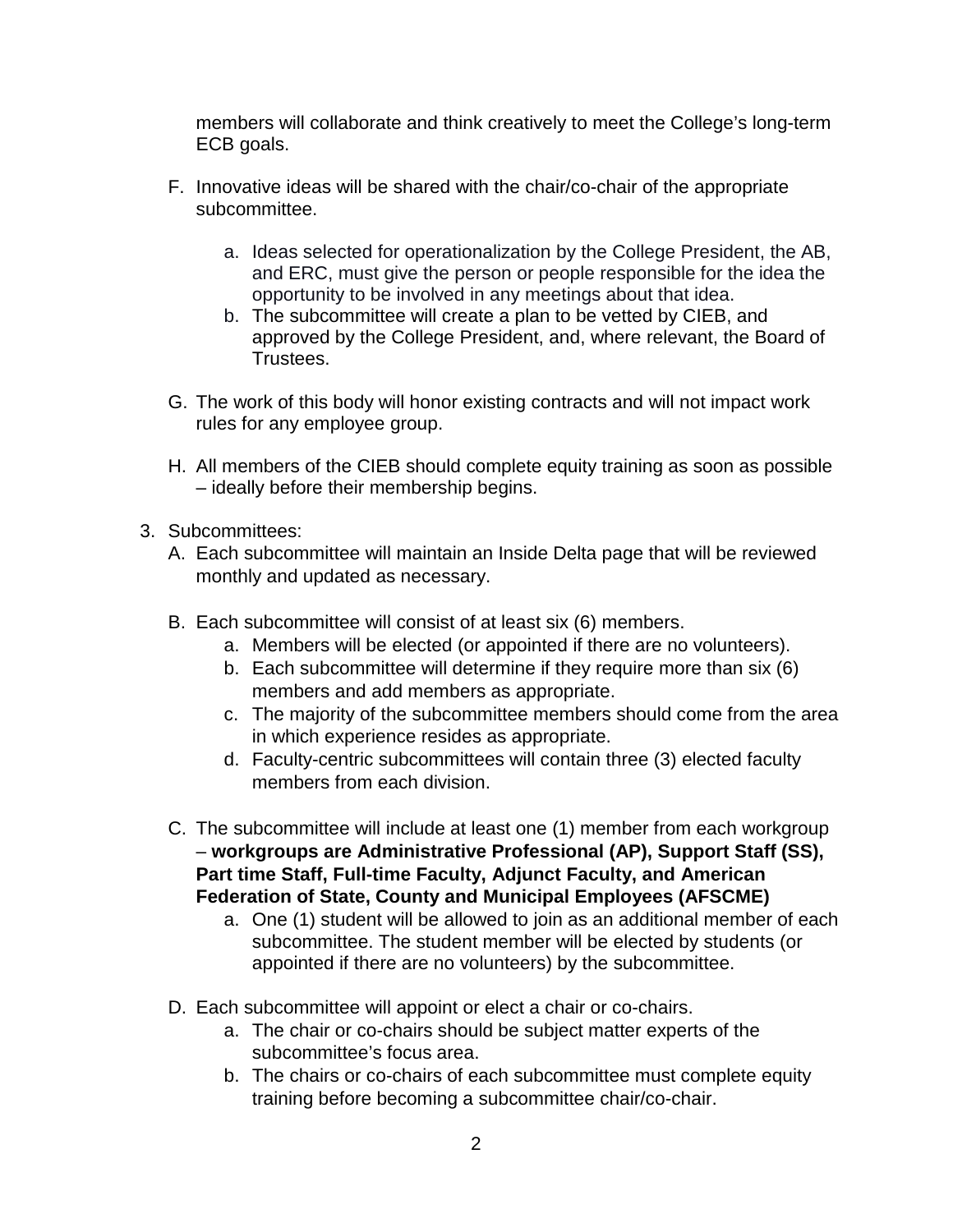- E. Each subcommittee will meet bi-monthly (that is, every 2 weeks, at least for the first year).
	- a. Meetings may be held on Zoom or in-person, as decided by each subcommittee.
- F. For the 2022 calendar year, subcommittee members will volunteer (or be appointed if there are no volunteers). Beginning in January of 2023, subcommittee members will be elected or selected by members of their workgroup.
- G. The subcommittee members will include one (1) liaison with expertise in the specific area (e.g., for employee questions, the liaison is an AP from Human Resources).
	- a. The CIEB will create a list of suggested liaisons for the 2022 calendar year (see Addendum 5).
	- b. The CIEB will review and revise (when appropriate) the list of liaisons for the 2023 academic year and each year thereafter.
- H. Direct supervisors of subcommittee members will excuse subcommittee members so they may conduct CIEB business.
- I. Direct supervisors of subcommittee members will acknowledge subcommittee members' contributions to the CIEB on their annual evaluations.
- J. Each subcommittee will appoint or elect a committee member who will be the subcommittee's point of contact.
	- a. The contact person will receive ideas or questions from members of the College community.
		- i. The Inside Delta page will contain a link to a form for ideas/questions to be submitted
	- b. Members of the College community may request anonymity when they submit ideas or questions.
	- c. Each subcommittees' contact person will inform the CIEB of new ideas or questions they received at College-wide monthly meetings.
		- i. The originator has the right to appeal to the AB or ERC if an idea/question is not brought forth to the College-wide monthly meeting.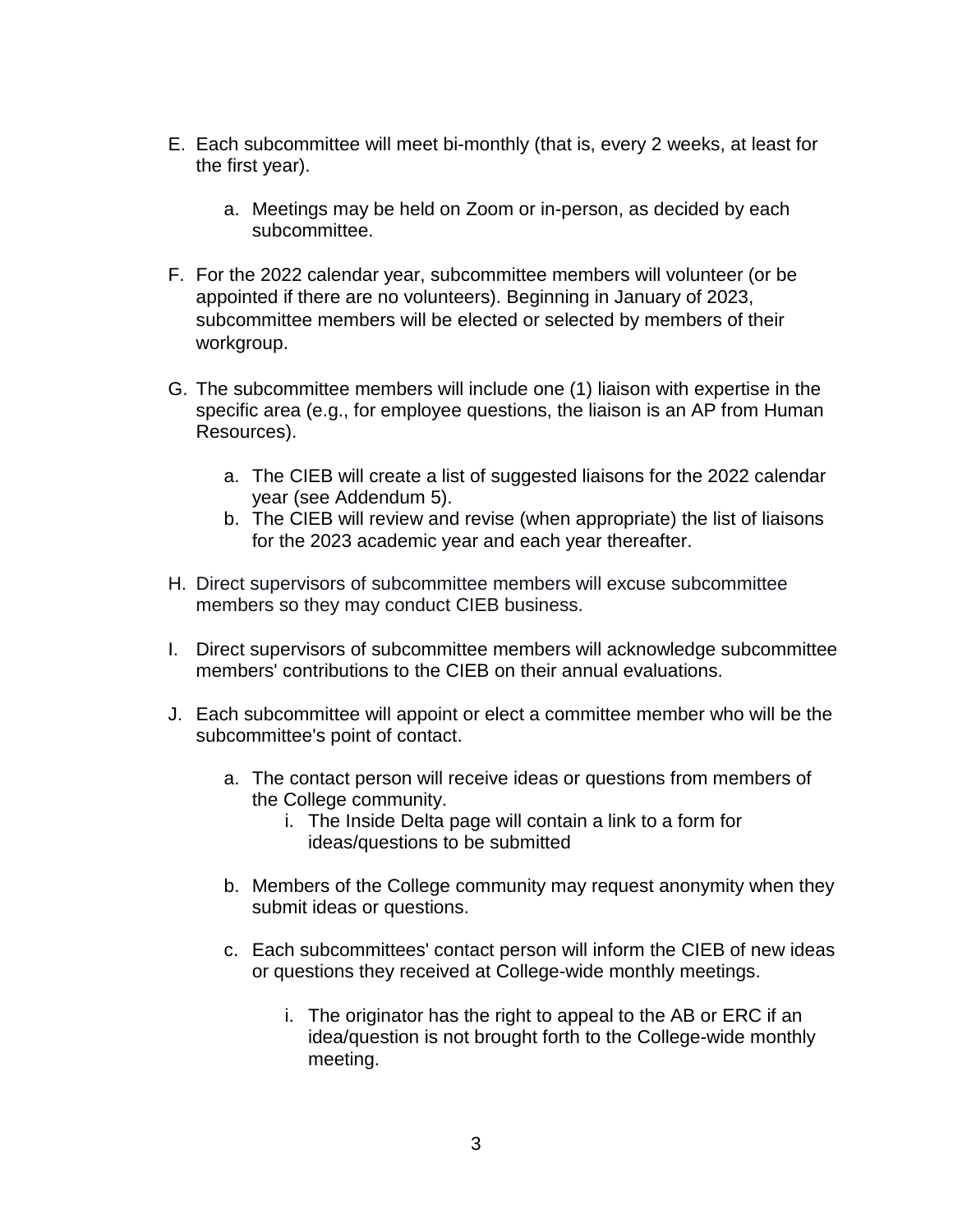- d. The subcommittees' contact person will respond to all ideas/questions within thirty (30) days from when the subcommittee's contact person receives the ideas or questions.
- e. If a decision or determination cannot be made about the idea/questions within sixty (60) days, the subcommittee may request a fifteen (15) day extension from the subcommittee chair AB.
- f. The subcommittee's contact person will inform the CIEB about the decision or answer the ideas or questions.
	- i. If a fifteen (15) day extension is needed, the contact person will inform the CIEB. The subcommittee's contact person is responsible for communicating with the person/people who submitted the ideas or questions.
- K. Data informs all subcommittees' activities.
	- a. The inaugural subcommittee meeting will determine what data or information is required to move forward with CIEB business (e.g., reflection about how the area is meeting the goals of CIEB and how the subcommittee can equitably increase opportunities for members of the College community).
	- b. The meeting following the inaugural subcommittee meeting will focus on creating data requests for the Director of Institutional Research. Subcommittees may determine that data requests aren't appropriate for meeting the CIEB's goals.
	- c. Data requests should include the following data points unless the data points aren't available or relevant to the subcommittee's work: college aggregate, racial demographics, gender demographics, county demographics (Bay, Midland, Saginaw), age demographics, physical abilities, Pell status, and veteran status.
	- d. If data indicates that opportunity gaps exist for any of the demographic categories identified in 2.K.c., the subcommittee must focus on eliminating the opportunity gap before moving on to new business.
- L. Each subcommittee will create an action plan, communicate with people in the specific workgroup(s) responsible for operationalizing the plan, and present the action plan, including any budget needs, at the monthly Collegewide meeting following the meeting with the President (5.l.).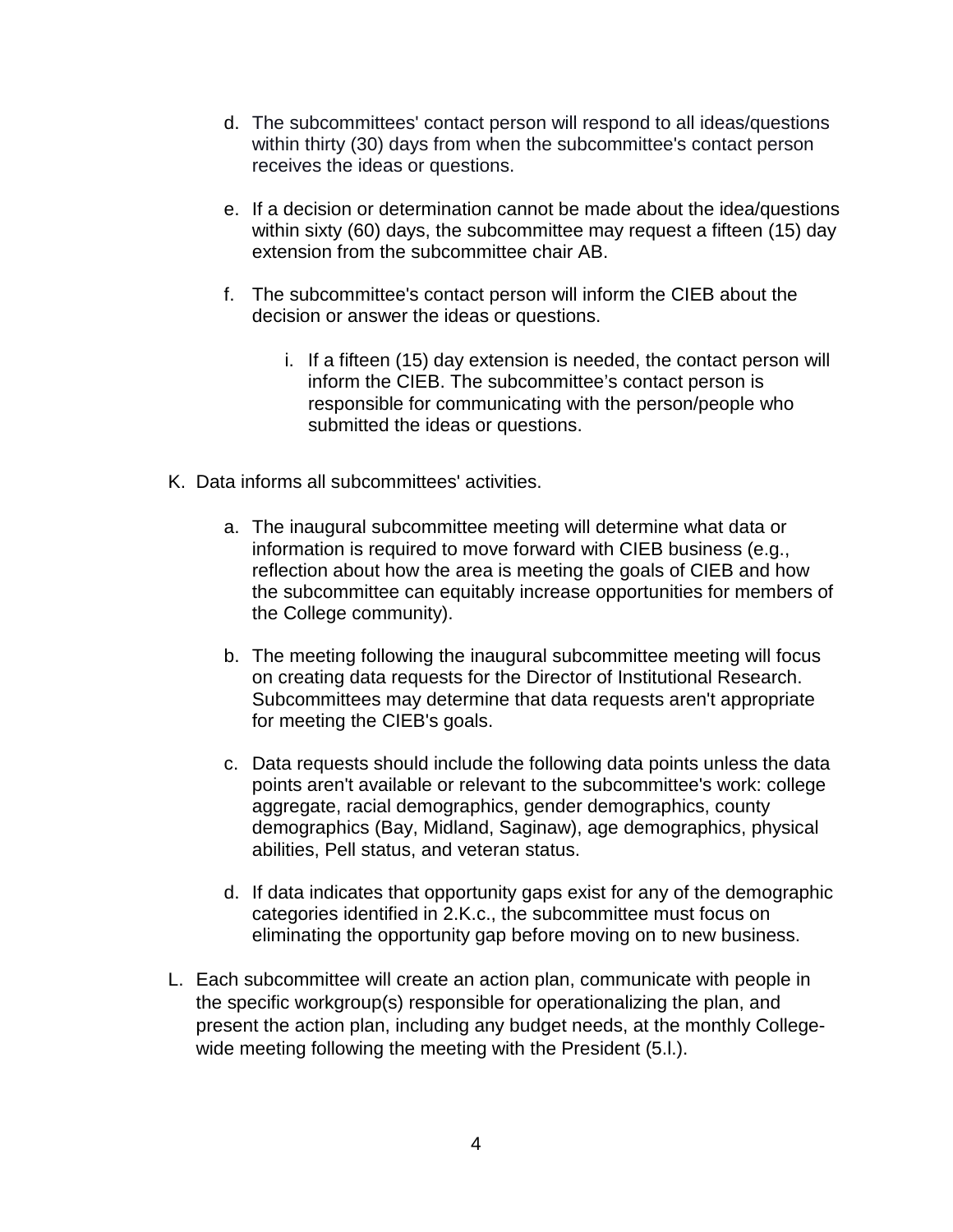- a. Action plans must include specific details about individuals or subgroups who are accountable for operationalizing components of the action plan.
- b. Action plans should be reviewed three (3) times per year to determine their efficacy.
- c. Each subcommittee will complete an annual report (for the previous calendar year) and disseminate the information to the College community at the January CIEB meeting.
	- i. The annual report will discuss data-driven action plans, how the plans were operationalized, whether the opportunity gap still exists after the action plans were operationalized, next steps for revising unsuccessful action plans, and/or data to support the action plan's success.
- 4. Advisory Board (AB):
	- a. Each subcommittee will appoint or elect a chair or co-chairs that will make up the AB for the CIEB.
	- b. The AB will appoint or elect co-chairs.
	- c. The chairs or co-chairs of each subcommittee must complete DEIB training before becoming a subcommittee chair/co-chair.
	- d. The chair or co-chairs may appoint a designee to attend meetings if they cannot participate.
	- e. Designees can vote if a vote occurs at a meeting.
- 5. Equity Review Committee (ERC)
	- a. The ERC will consist of eighteen (18) members (three (3) from each workgroup defined in section 2B).
		- i. One (1) student will be allowed to join as an additional member of the ERC. The student ERC member will be elected by students (or appointed by the CIEB if there are no volunteers).
	- b. The ERC will appoint or elect a chair or co-chairs.
	- c. Members of the ERC may not be liaisons as mentioned in section 3G of the CIEB bylaws.
	- d. The ERC members must complete the DEIB training before working on the ER subcommittee.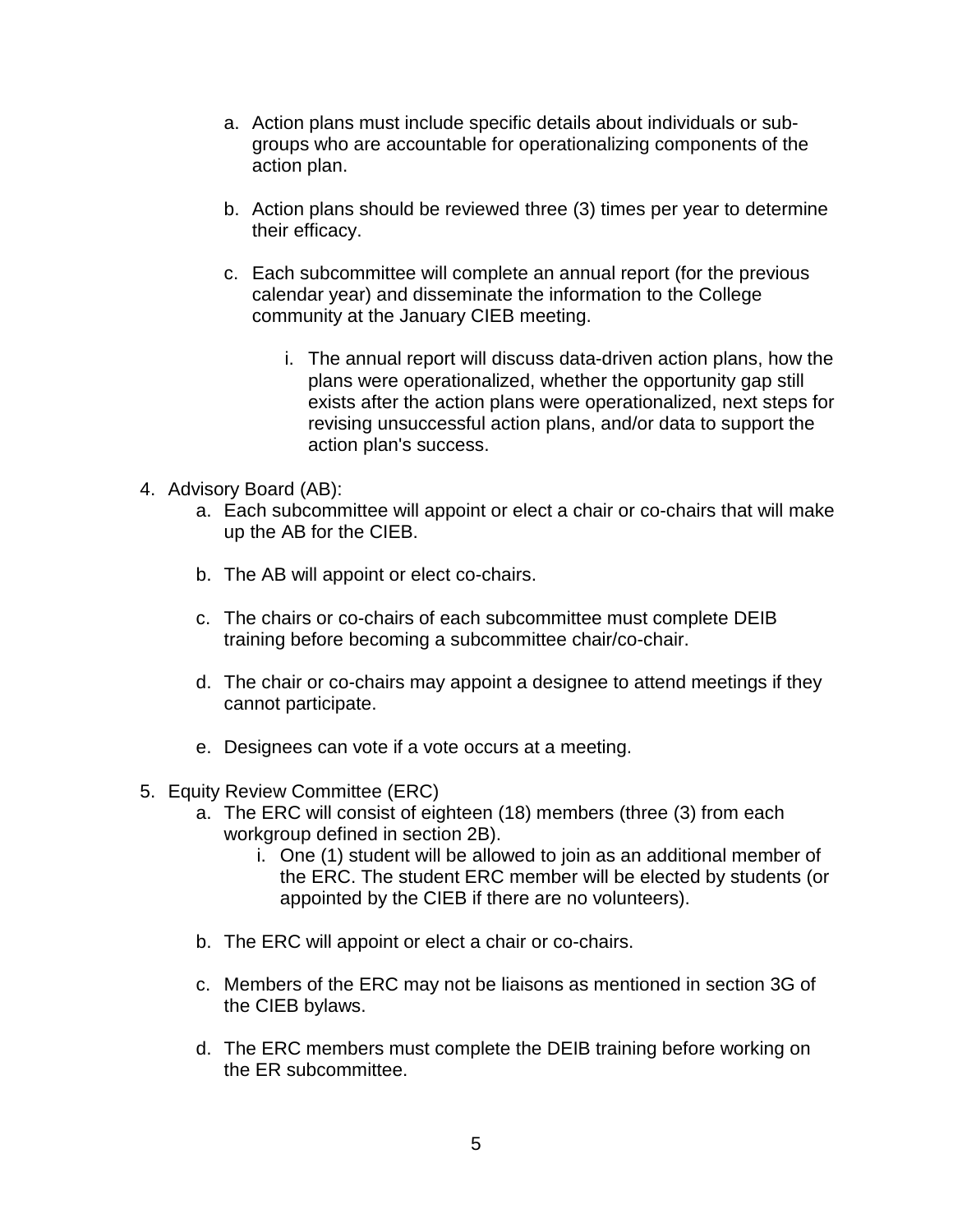- e. During the 2022 calendar year, ERC members will be volunteers (or appointed if there are no volunteers).
	- 1. Beginning in January of 2023, ERC members will be elected by members of their workgroup.
	- 2. Workgroups will nominate at least three (3) candidates for the ERC by November 20, 2022.
	- 3. Workgroups will vote electronically for ERC candidates during the first week of December of 2022.
- **f.** The primary function of the ERC is to review action plans and ideas/questions to determine if the decision or answer is equitable.
- g. The ERC will meet at least once a month unless there is a high volume of questions/ideas that need to be addressed.
	- 1. If there are numerous ideas or action plans that need review, the ERC will meet bi-monthly (that is, every 2 weeks).
- h. The goal of the ERC is to meet the thirty (30)-day turnaround for action plans, ideas, and questions.
- i. The ERC will work closely with the contact person from the subcommittee, submitting an action plan, idea, or question.
- j. ERC members' supervisors will excuse ERC members to work on CIEB business.
- k. ERC members' supervisors will acknowledge ERC members' contribution to the CIEB on their annual evaluations.
- l. Every month, the ERC and AB will meet with the President of the College to discuss all their activities.
	- 1. The ERC and AB will email an overview of their monthly activity to the President of the College at least four business days before each monthly meeting.
- 6. During the first week of the winter semester of 2022, the President of the College, the AB, and the ERC will review and revise CIEB's bylaws.
	- a. The CIEB's annual bylaws will be available to the College community by January 31, 2023.
- 7. Beginning calendar year 2023, these bylaws will be reviewed and revised on a yearly basis until otherwise determined necessary.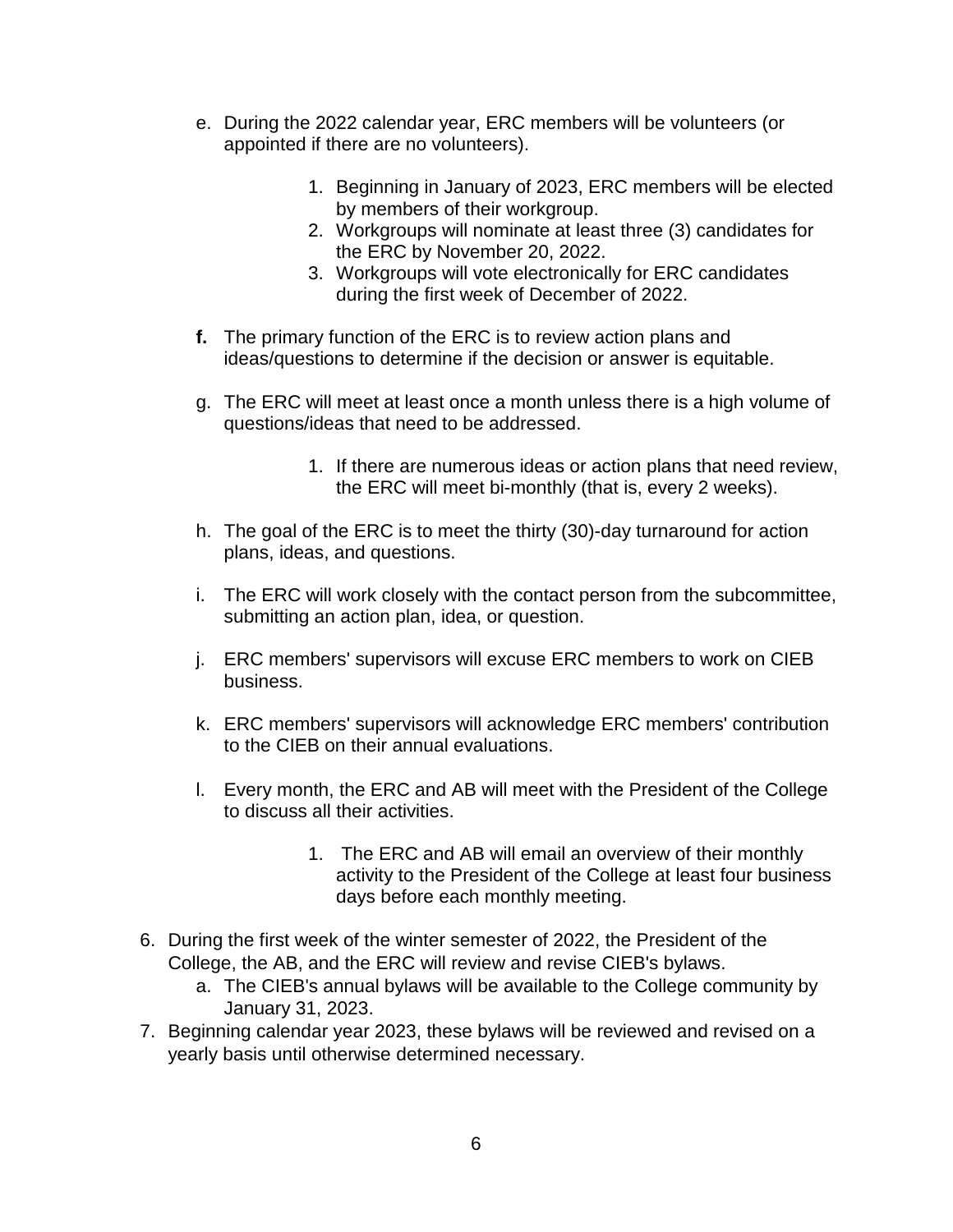# **Definitions**

### **Shared governance**

#### Board Policy 2.001

Delta College has a system of shared governance that supports collaborative decision making with open communication and mutual respect among stakeholders. Delta College shared governance fosters the principal that, in many situations, drawing from the diverse background of expertise from our internal stakeholders will result in decisions which are most advantageous to Delta College, its students, and its employees. Shared governance is a deliberative process which allows the Delta College community a voice and the ability to actively and professionally provide input to reach decisions on many issues related to the College. Shared governance ensures accountability in the success of our institution.

Although shared governance is an important Delta College policy which is championed by the Board of Trustees, the concept is not without limitation. The Delta College Board of Trustees must retain final authority to make and/or approve many final decisions that will impact our institution. Similarly, the President of Delta College is charged with responsibility over certain subject areas which cannot responsibly be delegated to the shared governance decision-making process. While input and recommendation from other stakeholders will be sought in appropriate cases, these immutable responsibilities and rights are best characterized as vested within the Board of Trustees and, by direct delegation, the President.

Delta College Administration is responsible for drafting, updating, interpreting, and applying robust policy and procedure on shared governance that will be applied as to the day-to-day operations of Delta College.

Board Action 5378 – April 6, 2021

# **Delta College BEDI (Belonging, Equity, Diversity and Inclusion) Definitions**

#### **Belonging**

A sense of belonging is the result of continuously embodying socio-cultural support, integration, empathy, acceptance, and respect for all, thereby creating a safe space that invites individuals to experience an increasing awareness of and appreciation for their individuality and connectedness within the community.

# **Equity**

Equity is the progressive practice of recognizing and eliminating barriers to opportunities for students, employees, and community members. Equity involves recognizing and eliminating both conscious and unconscious biases within institutional and organizational policies, procedures, and process so all stakeholders may thrive.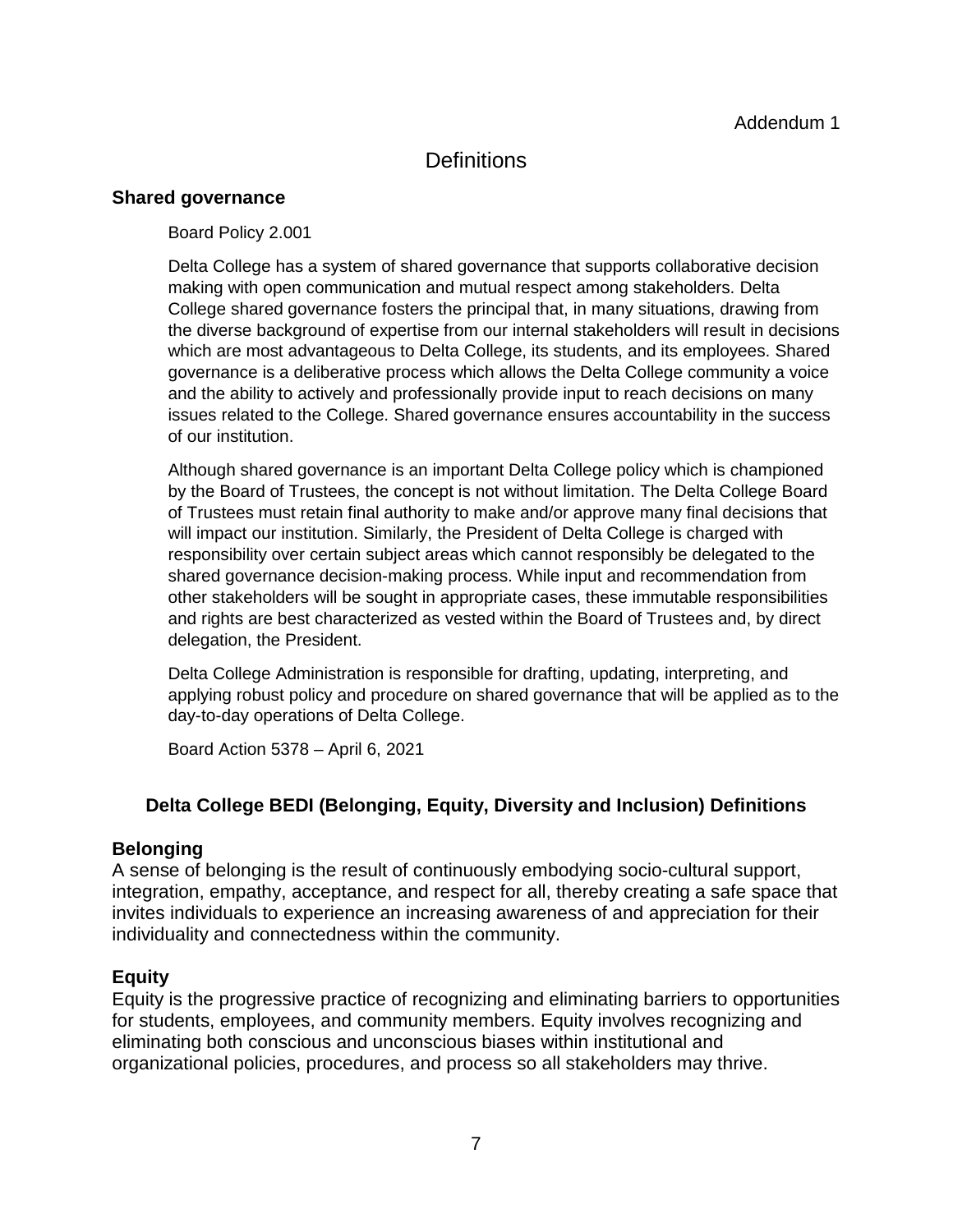### **Diversity**

Diversity encompasses the full range of differences and uniqueness that embody the lived human experience including, but not limited to ability, age, education, ethnicity, family status, gender identity/expression, geographic location, heritage/history, immigration status, income, indigenous status, language, occupation, race, religion, and sexual orientation.

#### **Inclusion**

Inclusion welcomes the contributions, experiences, ideas, and perspectives of all people by proactively addressing obstacles that impede equitable access to opportunities, resources, and decision-making, thereby creating and sustaining a culture of belonging, compassion, respect, appreciation, and recognition.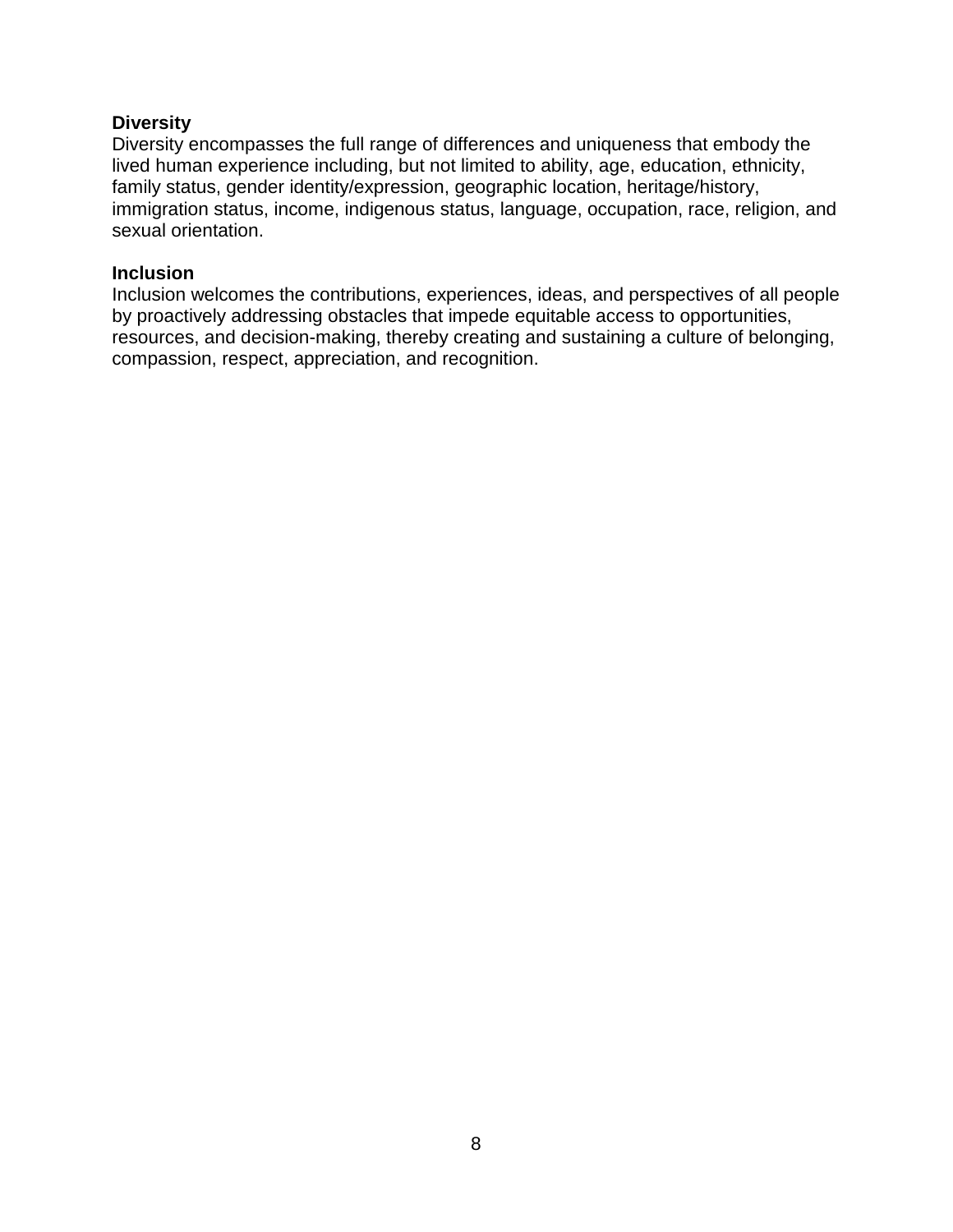# Meeting Structure

- Week 1: Subcommittee meetings (1<sup>st</sup> meeting)
- Week 2: Advisory Board

Equity Review Committee

Week 3: Subcommittee meetings (2<sup>nd</sup> meeting)

Advisory Board, Equity Review Committee & President

Week 4: College-wide meeting including subcommittee, Advisory Board and Equity Review Committee members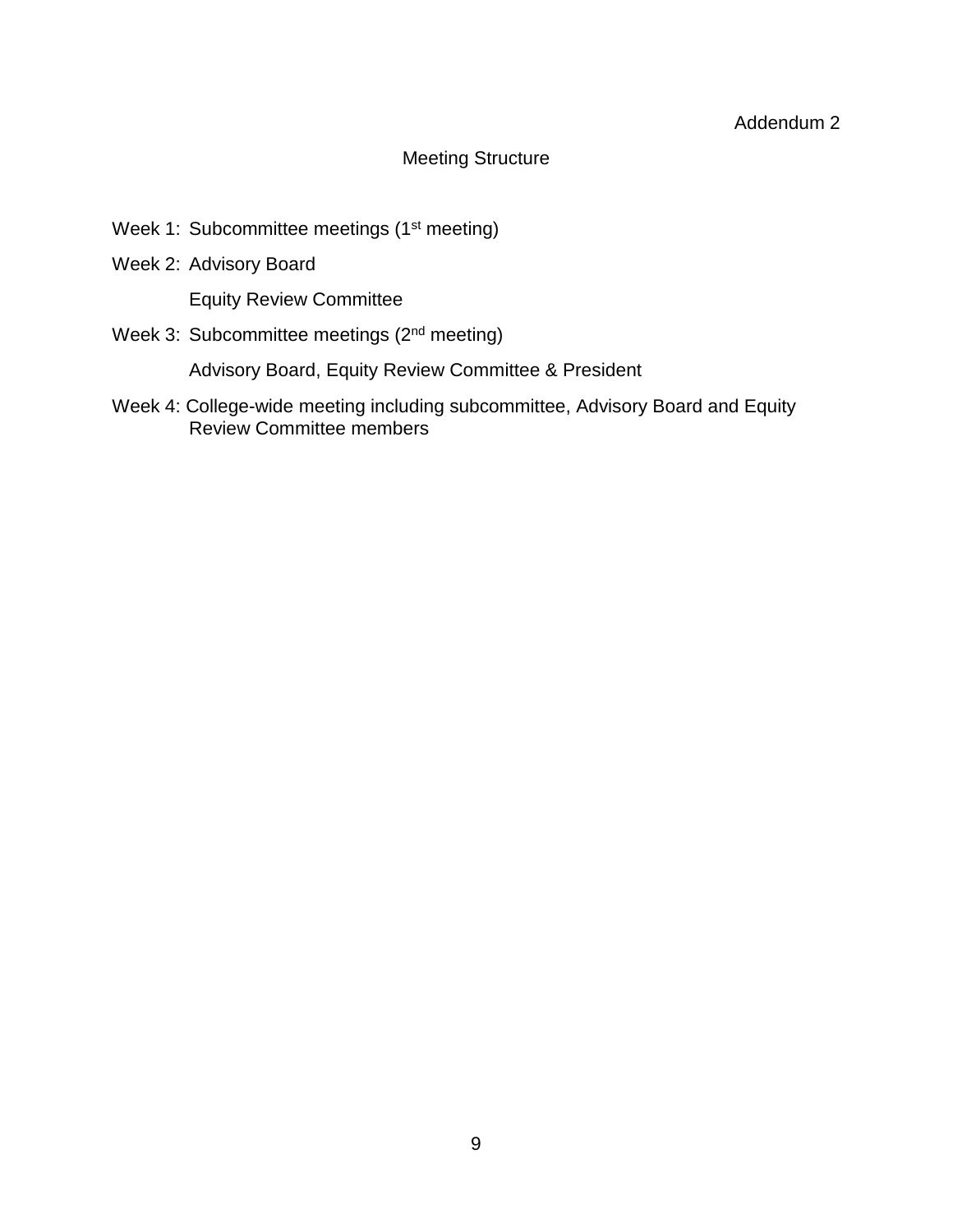Advisory Board (AB)

- Co-Chairs will be appointed or elected by members of the AB
- Membership: Chair (or Co-Chairs) of each Focus Group
	- o Chairs/Co-Chairs of each Focus Group are appointed or elected by that Focus Group

Equity Review Committee (ERC)

- Eighteen (18) total members (three (3) from each work group)
	- o Administrative Professional (AP)
	- o Support Staff (SS)
	- o Full-time Faculty (One (1) must be a member of DCFA)
	- o Part-time Staff
	- o Adjunct Faculty
	- o AFSCME (may include two (2) non-AFSCME members of Facilities)
- Additional content area experts will be added as deemed necessary by the ERC
- One (1) student will be allowed to join as an additional member
	- o Student will be elected by fellow students (or appointed by the SICEB if there are no volunteers)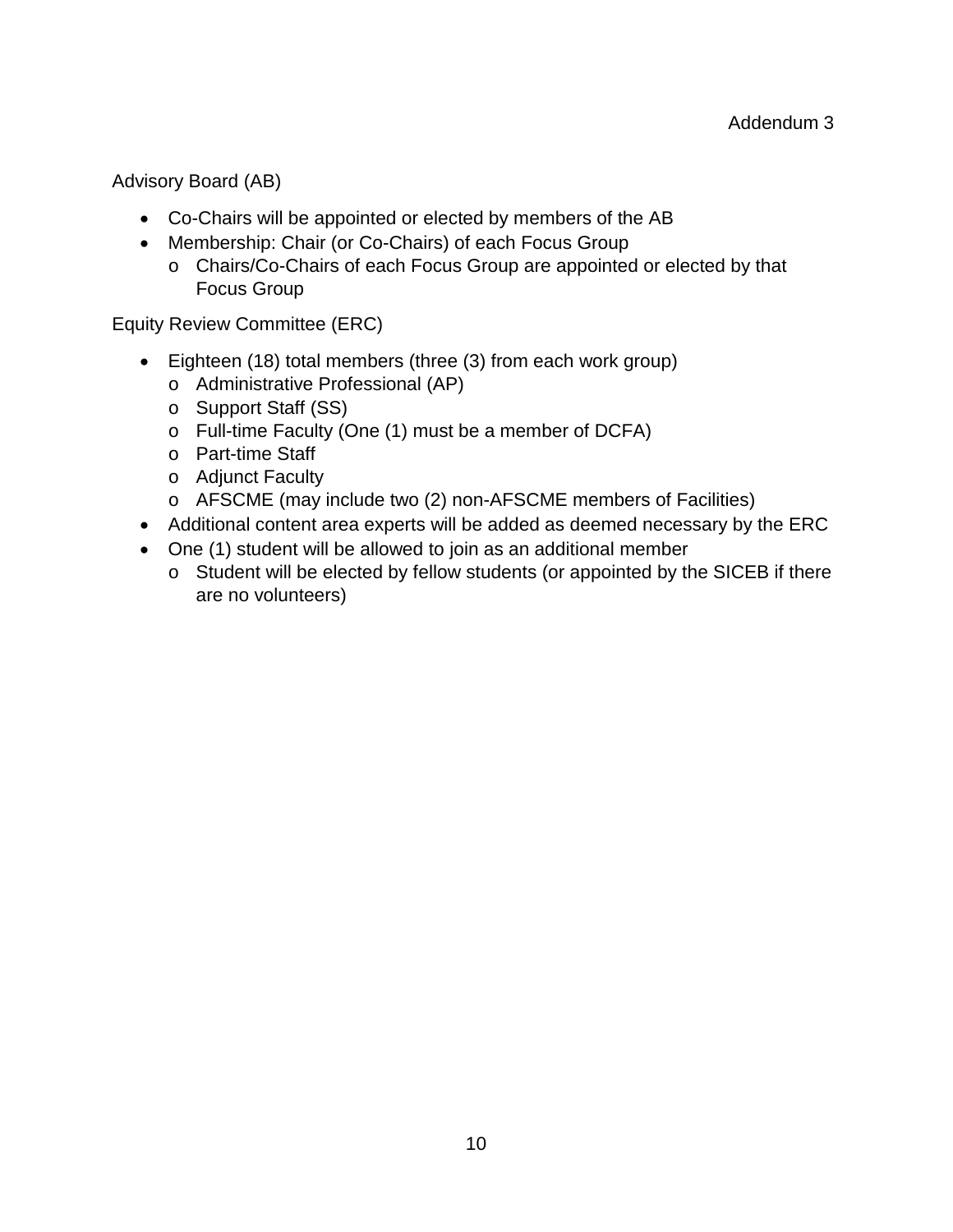

Addendum 4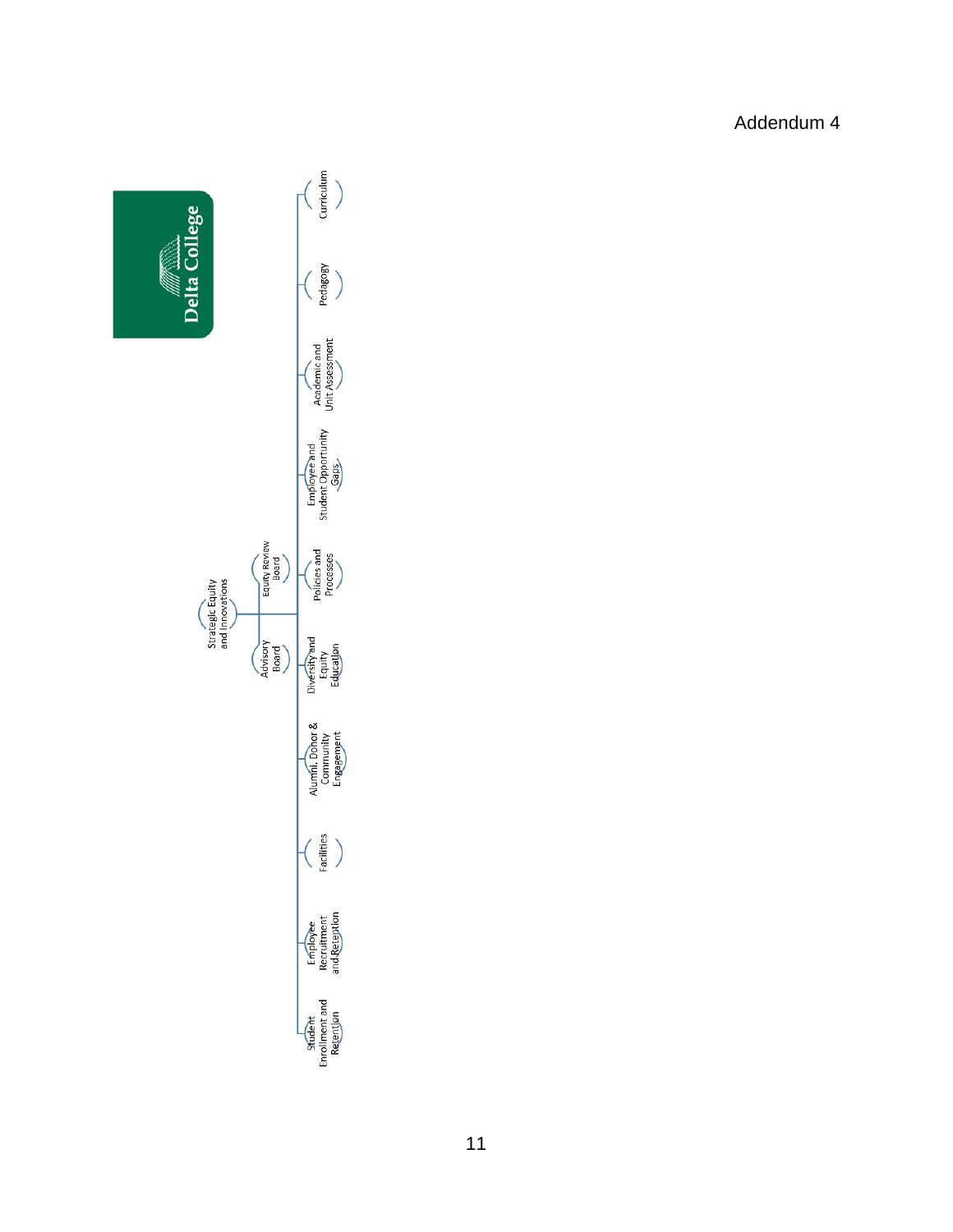# List of Liaisons

- 1. Facilities Nick Bovid
- 2. Corporate Services Jennifer Carroll
- 3. Institutional Advancement/Development Pam Clark
- 4. Pedagogy Dr. Martha Crawmer
- 5. Student Enrollment Dr. Russ Curley
- 6. Curriculum Dr. Reva Curry
- 7. Business & Finance Sarah Dufresne
- 8. Business Services Jon Foco
- 9. Equity/Title IX & Employee Development Loyce Brown
- 10. Marketing Leanne Govitz
- 11. Career Education Ed Suniga
- 12. Human Resources Wendy Childs (interim)
- 13. Student Success Shelly Raube
- 14. Student & Educational Services Dr. Karl Rishe
- 15. Administrative Services & Institutional Effectiveness Andrea Ursuy
- 16. Institutional Research Dr. Jason Young
- 17. DCFA Chris Curtis
- 18. FEC Elena Lazzari/Christina Miller-Bellor
- 19. AFSCME Tom Keinbaum
- 20. ECAPS Cynthia Grether
- 21. SSEC Anna Williams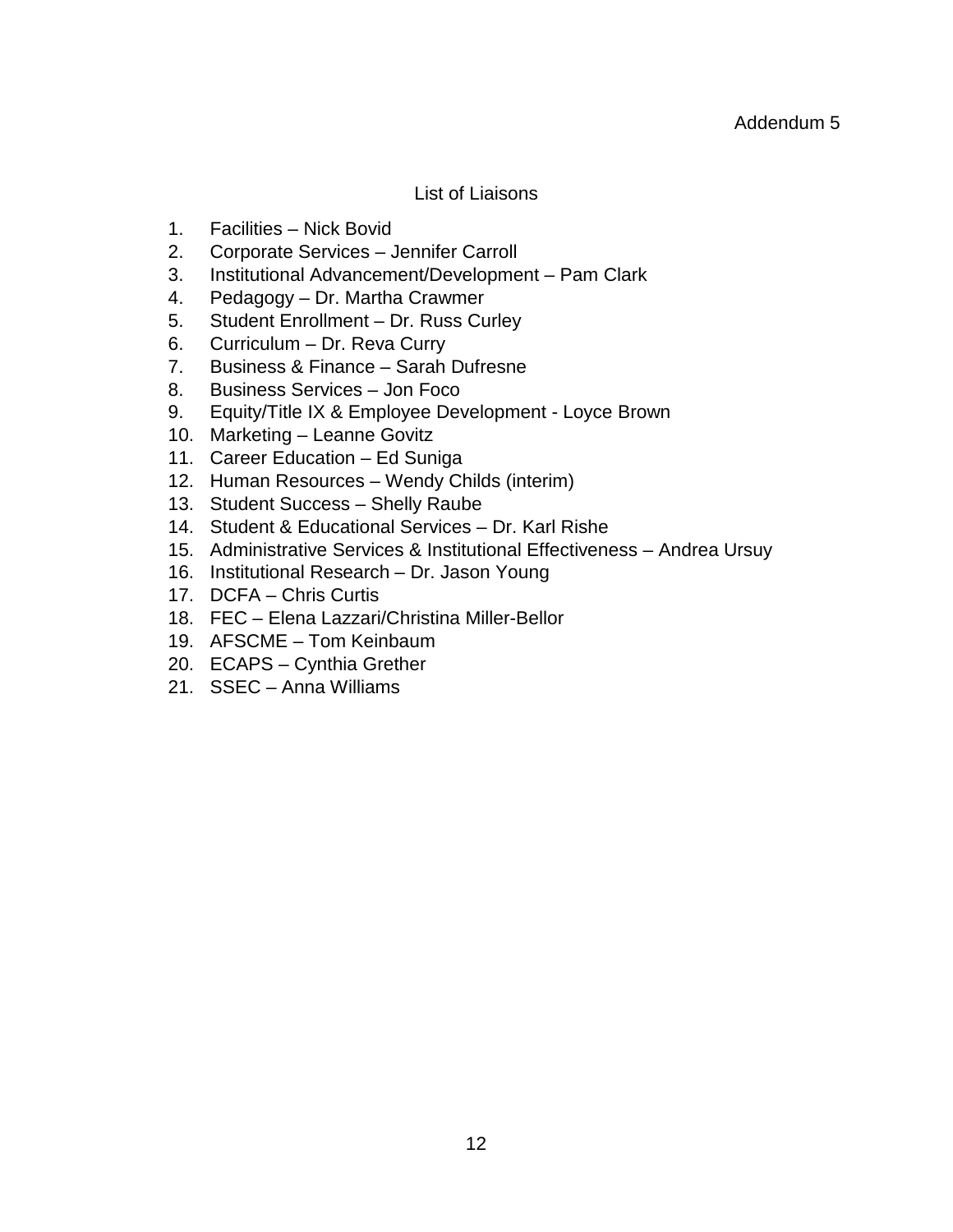### Intent behind each sub-group

Each group will spend the Winter of 2022 creating charges for the subgroups to be vetted and approved by the Council prior to the end of Winter semester so that Fall 2022 leads to work within subgroups.

### **Student Enrollment and Retention**

Examine data each quarter and come up with one scalable strategy for each academic year to retain students for SES; one for Academics; and one for Corporate Services.

# **Employee Culture Committee (Employee Recruitment and Retention)**

Examine data each quarter and come up with a retention approach that is specifically focused on values and who Delta is/wants to be. Members would be designated as Culture Keepers who live and work to ensure adherence to Delta's Values. When our new strategic plan is developed, this group will assist any revision of the College's Values. Also, this group will use data to examine goals of representation and student success against our recruitment efforts. Any necessary intentional employee retention initiatives will come out of this subgroup.

# **Facilities**

Examine our space use with regard to a culture of belonging and consider changes necessary to ensure all students and employees feel welcome. Examples are bathroom signage and placement and policies for transgendered students; a space that is for all students that is visible focusing on intersectional nature of identity (race, class, gender, religion, addiction, etc). How also do we ensure a value of learning and encouraging debate on campus through our space?

# **Alumni, Donor & Community Engagement**

How do events align with direction and values?